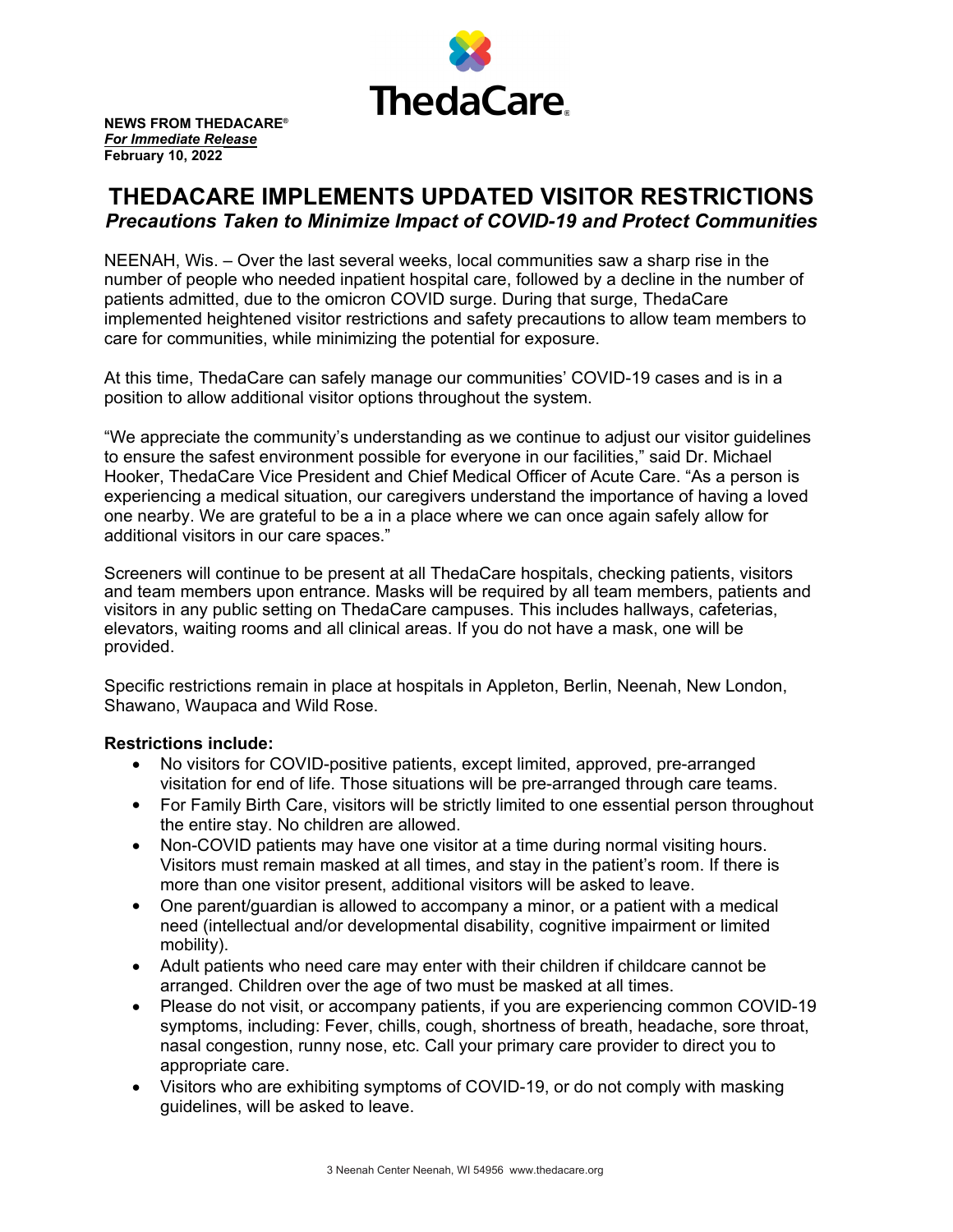

Other details about additional ThedaCare locations:

| No visitors for COVID-positive patients.<br>and Surgery Centers<br>Non-COVID patients may have one visitor at a time<br>during normal visiting hours. Visitors must remain<br>masked at all times, and stay in the patient's room.<br>Anyone under the age of 16 is restricted from visiting,<br>except under extreme circumstances.<br>For Family Birth Care, visitors will be strictly limited to |  |
|-----------------------------------------------------------------------------------------------------------------------------------------------------------------------------------------------------------------------------------------------------------------------------------------------------------------------------------------------------------------------------------------------------|--|
|                                                                                                                                                                                                                                                                                                                                                                                                     |  |
|                                                                                                                                                                                                                                                                                                                                                                                                     |  |
|                                                                                                                                                                                                                                                                                                                                                                                                     |  |
|                                                                                                                                                                                                                                                                                                                                                                                                     |  |
|                                                                                                                                                                                                                                                                                                                                                                                                     |  |
|                                                                                                                                                                                                                                                                                                                                                                                                     |  |
| one essential person throughout the entire stay. No                                                                                                                                                                                                                                                                                                                                                 |  |
| children are allowed.                                                                                                                                                                                                                                                                                                                                                                               |  |
| Additional restrictions may be imposed based on the                                                                                                                                                                                                                                                                                                                                                 |  |
| clinical status of the patient or provider judgment.                                                                                                                                                                                                                                                                                                                                                |  |
| <b>ThedaCare Clinics</b><br>To limit visitors in waiting areas and clinical spaces, it is<br>$\bullet$                                                                                                                                                                                                                                                                                              |  |
| requested that patients come to their appointments with                                                                                                                                                                                                                                                                                                                                             |  |
| no more than one guest.                                                                                                                                                                                                                                                                                                                                                                             |  |
| One parent/guardian is allowed to accompany a minor, or                                                                                                                                                                                                                                                                                                                                             |  |
| a patient with a medical need (intellectual and/or                                                                                                                                                                                                                                                                                                                                                  |  |
| developmental disability, cognitive impairment or limited                                                                                                                                                                                                                                                                                                                                           |  |
| mobility).                                                                                                                                                                                                                                                                                                                                                                                          |  |
| Adult patients who need care may enter with their                                                                                                                                                                                                                                                                                                                                                   |  |
| children if childcare cannot be arranged. Children over<br>the age of two must be masked at all times.                                                                                                                                                                                                                                                                                              |  |
|                                                                                                                                                                                                                                                                                                                                                                                                     |  |
| Patients and guests must wear a mask throughout their<br>visit.                                                                                                                                                                                                                                                                                                                                     |  |
| The Heritage, Peabody                                                                                                                                                                                                                                                                                                                                                                               |  |
| Visitors are permitted.<br>$\bullet$<br><b>Manor and Juliette</b>                                                                                                                                                                                                                                                                                                                                   |  |
| For the protection of residents, limited visitors are<br>$\bullet$<br>Manor<br>recommended.                                                                                                                                                                                                                                                                                                         |  |
|                                                                                                                                                                                                                                                                                                                                                                                                     |  |
| Visitors will be screened and masks are required.                                                                                                                                                                                                                                                                                                                                                   |  |
| All visits must occur in resident rooms or designated<br>٠<br>area.                                                                                                                                                                                                                                                                                                                                 |  |
| Please do not visit if you are experiencing COVID-19                                                                                                                                                                                                                                                                                                                                                |  |
| symptoms.                                                                                                                                                                                                                                                                                                                                                                                           |  |
| <b>ThedaCare</b><br><b>COVID-19 or Respiratory Symptoms</b>                                                                                                                                                                                                                                                                                                                                         |  |
| <b>Emergency</b><br>Only one parent/guardian allowed to accompany minor,                                                                                                                                                                                                                                                                                                                            |  |
| <b>Departments</b><br>or a patient with medical need (intellectual and/or                                                                                                                                                                                                                                                                                                                           |  |
| developmental disability, cognitive impairment or limited                                                                                                                                                                                                                                                                                                                                           |  |
| mobility).                                                                                                                                                                                                                                                                                                                                                                                          |  |
| Visitors should speak with the patient's clinical team if the                                                                                                                                                                                                                                                                                                                                       |  |
| patient requires additional assistance.                                                                                                                                                                                                                                                                                                                                                             |  |
| <b>Other ED Patients</b>                                                                                                                                                                                                                                                                                                                                                                            |  |
| One visitor allowed to accompany patient. Visitors must                                                                                                                                                                                                                                                                                                                                             |  |
| remain masked at all times, and stay in the patient's                                                                                                                                                                                                                                                                                                                                               |  |
| room.                                                                                                                                                                                                                                                                                                                                                                                               |  |
| <b>Regional Cancer</b><br>Patients may bring one visitor with them to their<br>$\bullet$                                                                                                                                                                                                                                                                                                            |  |
| <b>Center</b><br>appointments and/or treatment at any of our Cancer Care                                                                                                                                                                                                                                                                                                                            |  |
| locations.                                                                                                                                                                                                                                                                                                                                                                                          |  |
| Visitors must remain masked at all times, and stay in the                                                                                                                                                                                                                                                                                                                                           |  |
| patient's room for duration of the visit.                                                                                                                                                                                                                                                                                                                                                           |  |
| Anyone under the age of 16 is restricted from visiting,                                                                                                                                                                                                                                                                                                                                             |  |
| except under extreme circumstances.<br>3 Neenah Center Neenah WI 54956 MMM thedacar                                                                                                                                                                                                                                                                                                                 |  |